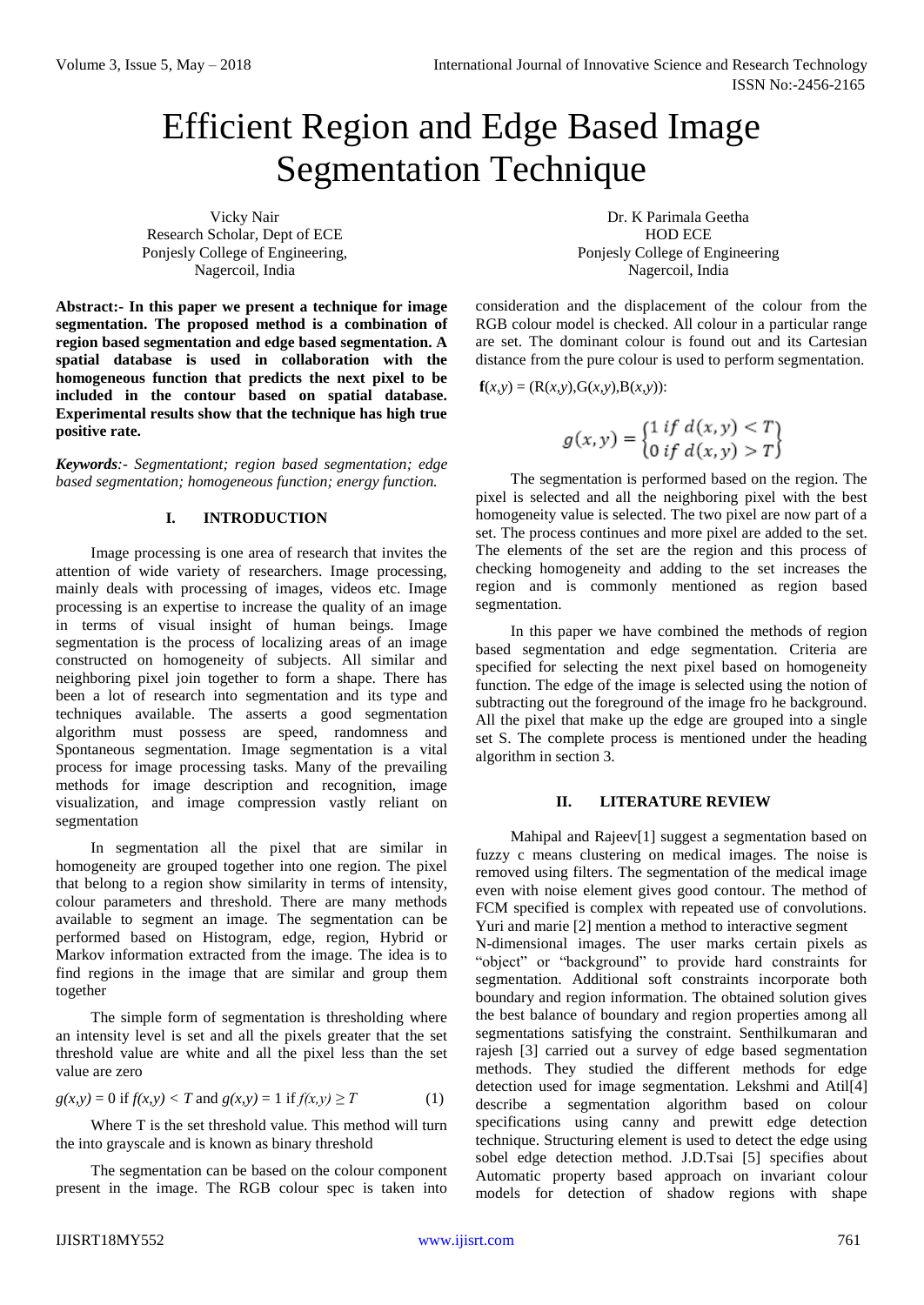information. The method fails when pixel intensity fluctuates in dark region. In this paper the image is converted to HSV to retain the colour information. In darker shadow regions pixels retain the colour intensity

## **III. METHODOLOGY**



Fig 1:- Block Diagram

The image edge is found out by subtracting the foreground image from the background image. All the pixel of the edge are grouped together into a single set  $S=\{ s1, s2, s3, \ldots s_n \}$ 

 The local energy at each pixel is calculated using the equation Take the first pixel from the set S and check its homogeneity function with the 8 neighboring pixels  $(X+i)$ . Jump to  $X+i$  pixel that is most homogeneous with the intensity level of pixel. The probability function can be used to detect the next pixel to compare based on the spatial information available in the database. The selection of the probability function is based on the shapes of object oriented information inbuilt with the database. Based on the pattern of selection the next pixel can be predicted based on the training given to the machine learning algorithm.[6][9] Mark this pixel as local minima and continue the step to cover a set of identical homogeneous pixel to complete the contour .This will maximize the energy function. The contour completes the segmentation process

The image is converted to HSV. The conversion to HSV from RGB will preserve the colour chromaticity of the image. Consider the image

$$
I: \omega \to R \tag{1}
$$

Is an HSV Image converted from RGB,  $\omega$  is the image domain segmentation of image is obtained by dividing  $\omega$  into different regions {  $\omega_1$ ,  $\omega_2$ ,  $\omega_3$  ....  $\omega_n$ } that are separated by contour C and represented as

$$
\omega = U i \omega i \cup C \tag{2}
$$

To get smooth prediction of Image I, the energy function is to be minimized. According to Mumford shah model and equation 1 and 2

$$
Fms = \int (1-u)^2 dx + \mu \int \Delta^2 dx + \nu |c|
$$

u and  $\mu$  are fixed parameters, u is slightly soft approximation of Image I and the value of u smoothly varies in region omega and rapidly changes across boundaries. The first term gives close to image. The second term smoothens u and the third term  $|C|$  is the length of curve to regularize contour. [1]

IJISRT18MY552 [www.ijisrt.com](http://www.ijisrt.com/) 762

$$
(\omega_1, \omega_2, \omega_1) = \sum \text{Fms} = \int (1-u)^2 dx + \mu \int \Delta^2 dx + \nu |c|
$$

region  $\omega_1$  and  $\omega_2$  are seperated by contour C .  $\omega_1$  and  $\omega_2$  are inside and outside regions with reference to contour C. It is assumed intensities inside the regions are constant.

$$
E(C)=E1(C) + E2(C)
$$

 $E(C0) = 0$  if C is exactly at Boundary  $E(C) = E1(C) > 0$ ,  $E2(C) < 0$  if C is inside boundary E1(C)<0, E2(C)>0, if C is outside boundary



Fig 2:- Stages of image segmentation

The division is completed in light of the limit and force of the pixel. The nearby pixel is a piece of the portion just if the edge and chromaticity are in as far as possible. The dim scale estimation of the pixel is taken. The pixel with same force are assembled together into an area and relegated an incentive against the foundation. The image is remade. The coordinating procedure of looking at the similitude between the first image and recreated image is performed. The contrast between the image is plotted as in Figure 2. The shadow area are distinguished. The division is performed in light of the neighboring pixel chromaticity data and edge.

### **IV. CONCLUSION**

This paper presents the outline of image segmentation using the combination of region based approach and edge technique by maintaining chromaticity. The spatial database is used to train the image shapes and predict the outcome based on the sample set of pixel that are selected based on the homogeneous function. The experiment results show the